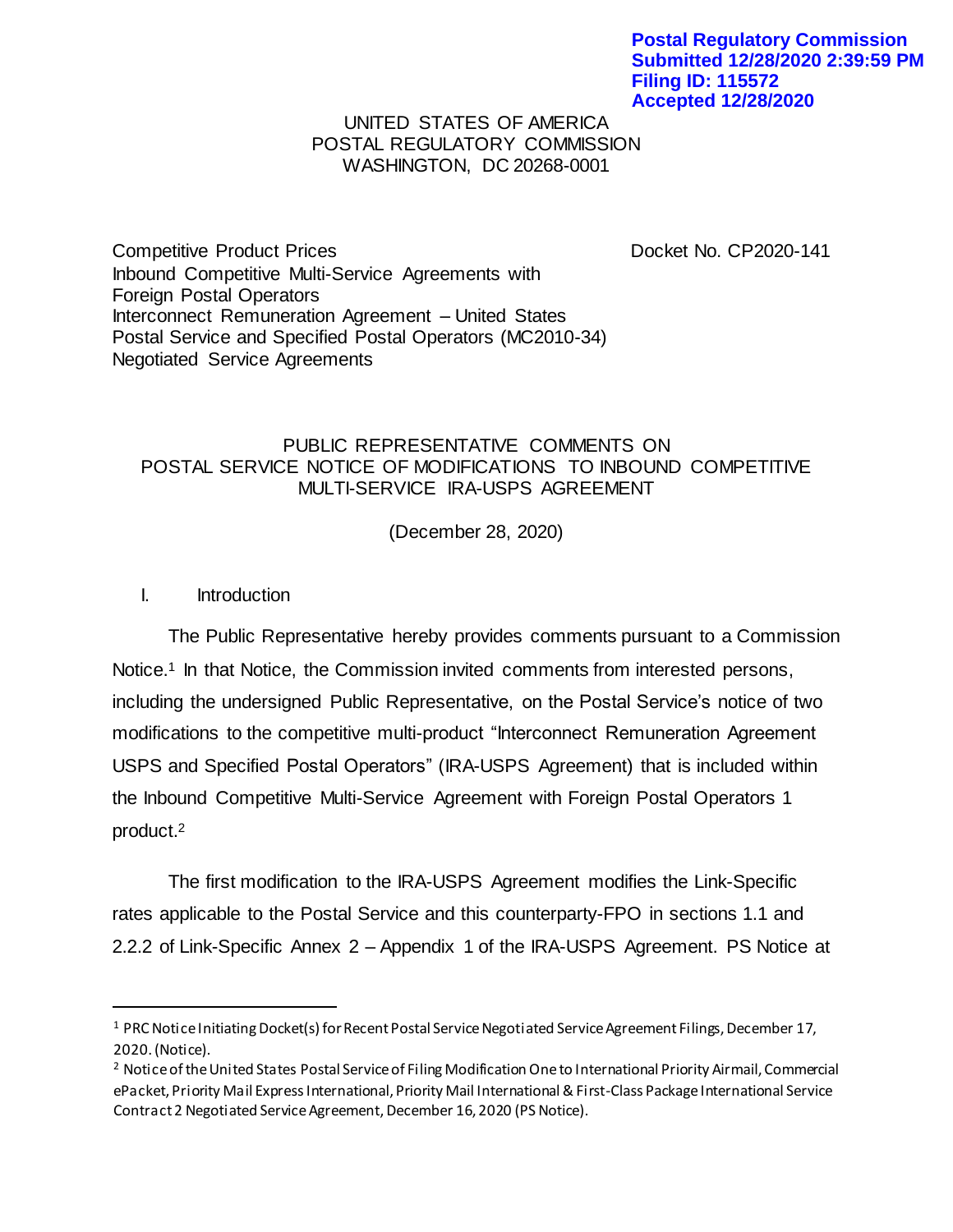2. The second modification adds a paragraph to Annex 2, Section 3.2 of the IRA-USPS Agreement that relates to a surcharge for a specific type of product covered by the agreement. *Id.*

The Commission issued CHIR. 2, to clarify details in the Postal Service's workpapers<sup>3</sup>. Responses are due December 28, and have not yet been filed by the Postal Service.

II. Comments

l

Pursuant to 39 U.S.C. § 3633(a), the Postal Service's competitive prices must not result in the subsidization of competitive products by market dominant products; must ensure that each competitive product covers its attributable costs; and, must ensure that all competitive products collectively contribute an appropriate share of the institutional costs of the Postal Service.

The Public Representative has reviewed the proposed modification, and the supporting financial documentation filed under seal. She also considered the questions posed by the Commission in CHIR 2. Based upon that review, the Public Representative finds that the proposed modifications should allow the agreement to continue to meet the requirements of 39 U.S.C. § 3633(a). Although the Public Representative is unable to review the Postal Service's CHIR 2 responses, the available information is adequate to make a recommendation regarding the likelihood that the § 3633(a) will be met. Therefore, the Public Representative supports approval of the modified agreement.

The Public Representative respectfully submits the foregoing comments for the Commission's consideration.

Katalin Clendenin

\_\_\_\_\_\_\_\_\_\_\_\_\_\_\_\_\_\_\_\_\_\_\_\_\_\_

<sup>&</sup>lt;sup>3</sup> Chairman's Information Request No. 2 and Notice of Filing Under Seal, December 23, 2020 (CHIR2).